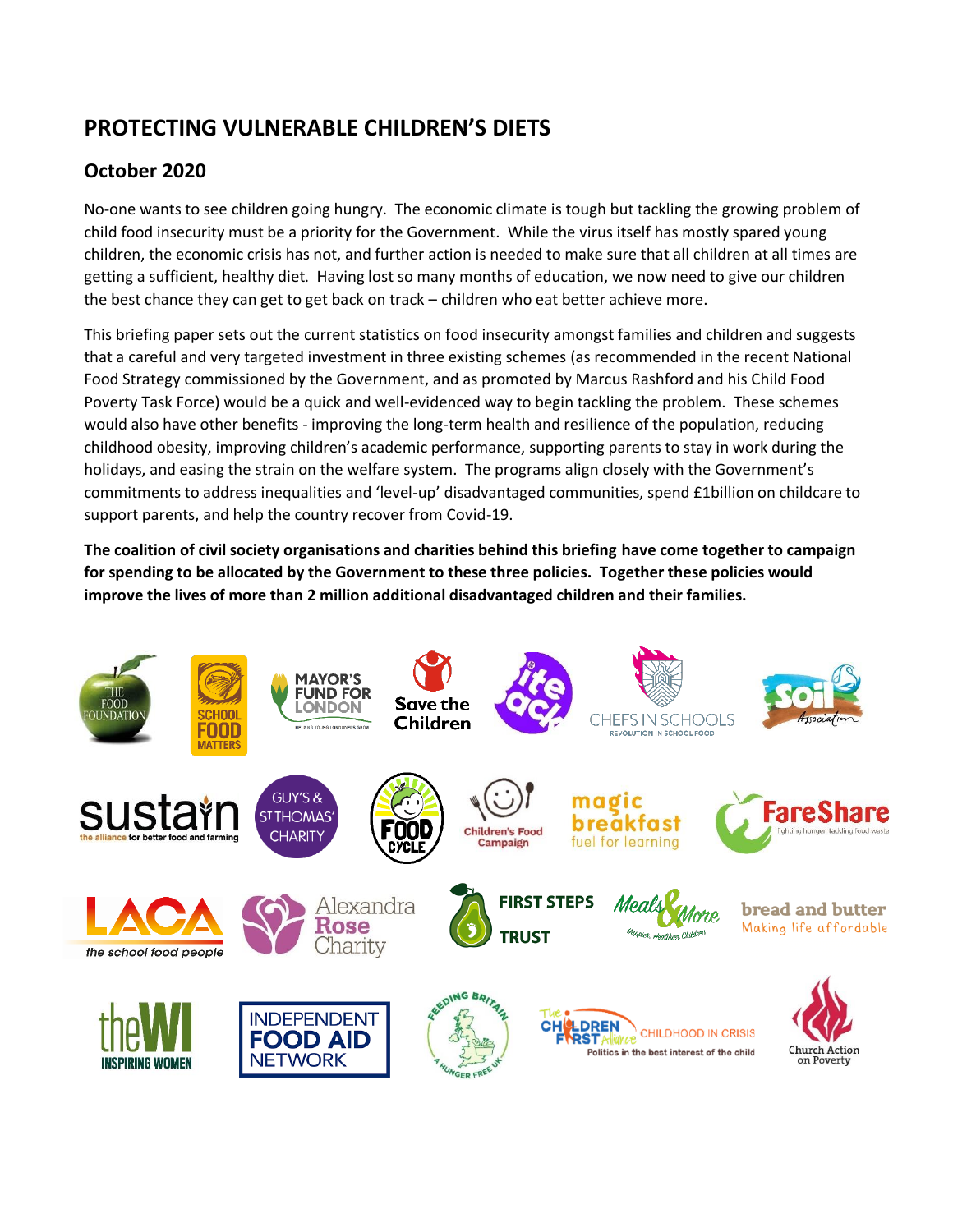#### **CHILD FOOD POVERTY RATES**

- Covid-19 has caused a sharp rise in food insecurity. 14% of parents/guardians experienced food insecurity between March and August. 4 million people including 2.3 million children live in these households.<sup>i</sup>
- Over 50% of those using Trussell Trust food banks at the start of the pandemic had never needed one before, and families with children were the hardest hit, accounting for nearly 2 in 5 households needing to use a food bank." Food bank usage is expected to be 61% higher this winter than last."'
- Despite the recent escalation, food poverty is an entrenched, long-term problem. Even before Covid-19, 4.2 million children were living in poverty in the UK – 9 in every classroom of 30. $^{\text{iv}}$

## **FALLING WAGES AND RISING UNEMPLOYMENT – KEY DRIVERS OF FOOD INSECURITY**

- 32% of households with children have experienced a drop in income due to Covid-19. 15% have had to take out a loan or borrow money in August 2020. $^{\text{v}}$
- Without the furlough scheme many more families would have struggled. An additional 332,000-664,000 working-age adults would have experienced food insecurity in early May without the furlough scheme to protect them (assumes 50-100% of furloughed employees would have been made unemployed without the scheme to protect them).<sup>vi</sup>
- People who have become unemployed since the start of the pandemic are 2.5 times more likely to be food insecure than people who have kept their jobs.<sup>vii</sup>
- As the country faces its second wave of Covid-19 and support schemes introduced at the start of the pandemic are gradually phased out, there is a risk that levels of food insecurity will once again escalate.

## **IMMEDIATE INVESTMENT IS NEEDED TO PROVIDE A NUTRITIONAL SAFETY NET**

#### **FREE SCHOOL MEALS:** £670 million/year

Expand eligibility for the Free School Meal scheme to include every child (up to the age of 16) from a household where the parent or guardian is in receipt of Universal Credit (or equivalent benefits). An additional 1.5 million 7-16-year-olds would benefit, taking the total number of children receiving free school meals to 2.6 million. The temporary extension of Free School Meals to NRPF and low-income migrants during the pandemic should be made permanent.

| Why this is important:                                                                                      | The impact:                   |  |  |
|-------------------------------------------------------------------------------------------------------------|-------------------------------|--|--|
| The current Free School Meal threshold is very low (annual income £7,400 or<br>٠                            | <b>Free School Meals</b>      |  |  |
| less pre-benefits) - many children living below the poverty line don't qualify.                             | have been shown to            |  |  |
| 5.5% of parents whose children aren't on Free School Meals are worried their<br>$\blacksquare$              | result in:                    |  |  |
| children will have lower quantity or quality of food because they cannot afford                             | Improved                      |  |  |
| school meals or packed lunches. <sup>viii</sup>                                                             | nutritional value             |  |  |
| 8% of all 8-17-year-olds (600,000 children) are worried about not having<br>$\blacksquare$                  | of children's                 |  |  |
| enough food for lunch at school this term. <sup>ix</sup>                                                    | lunchtime meal. <sup>xi</sup> |  |  |
| 21% of children not on Free School Meals would like to receive them. <sup>x</sup><br>٠                      | Improved school               |  |  |
| NRPF and low-income migrants are particularly vulnerable to food insecurity.<br>٠                           | attendance,                   |  |  |
| This Government recognised this by extending Free School Meals to children in                               | concentration                 |  |  |
| these groups during Covid-19. This measure is temporary, but the effects of                                 | and academic                  |  |  |
| the crisis will be felt for years to come.                                                                  | performance. <sup>xii</sup>   |  |  |
| The bottom line: Free School Meals provide an essential nutritional safety-net allowing vulnerable children |                               |  |  |

**to focus on their studies rather than their meals – more important than ever due to Covid-19.**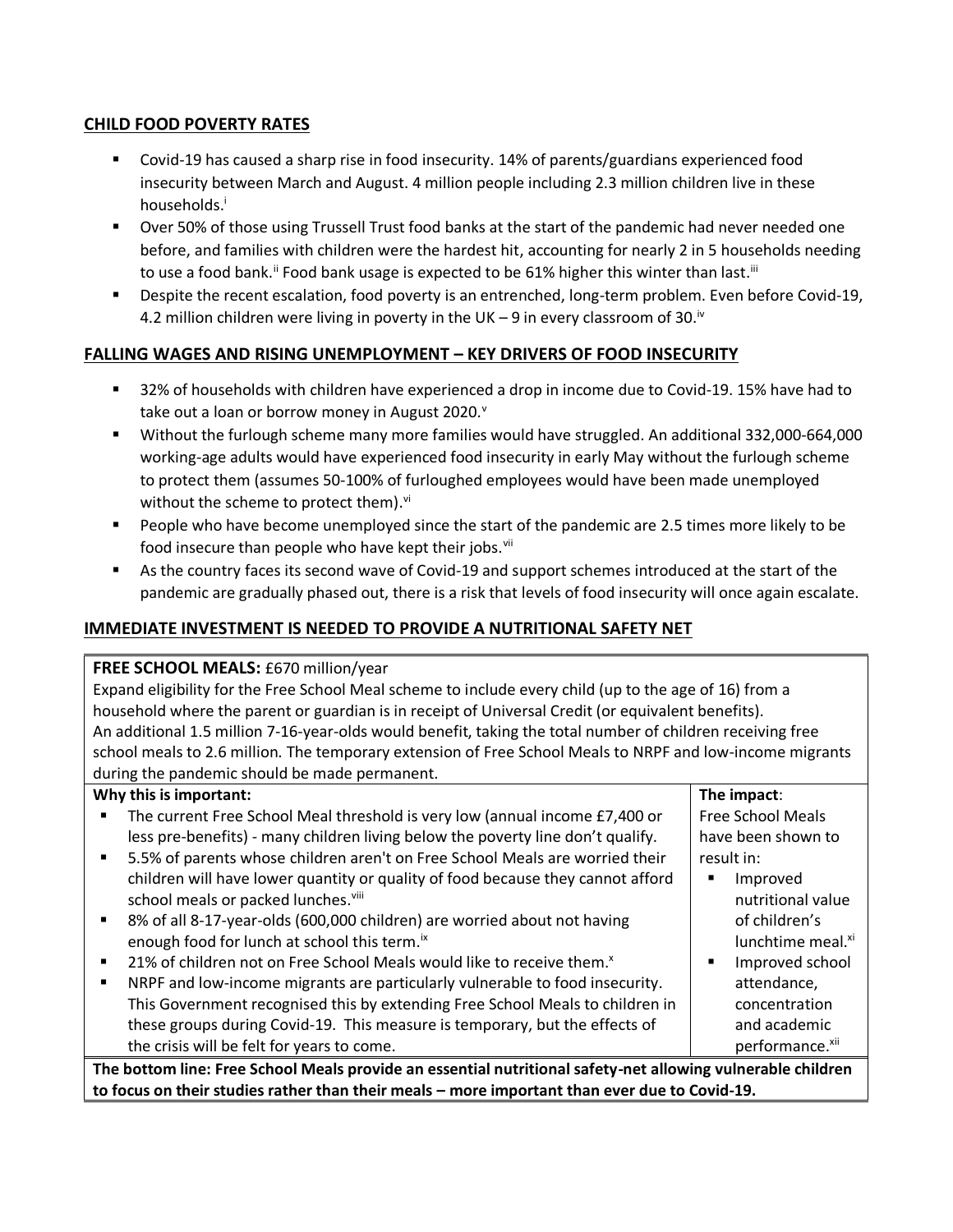## **HOLIDAY ACTIVITIES & FOOD PROGRAMME:** £200 million/year

Extend the Holiday Activities and Food (HAF) Programme to all areas in England, so that summer holiday support is available to all children in receipt of Free School Meals.

In summer 2020, HAF aimed to reach just 50,000 children in 17 local areas. Under this recommendation, an additional 1.1-2.0 million children across the whole country would benefit.

|                | Why this is important:                                       |                | The impact:                                          |
|----------------|--------------------------------------------------------------|----------------|------------------------------------------------------|
|                | 18% of 8-17 year olds (1.4 million children) reported        |                | Holiday clubs have been shown to result in:          |
|                | experiencing food insecurity over the summer                 |                | Reduced holiday food insecurity, <sup>xvii</sup> and |
|                | holidays. <sup>xiii</sup>                                    |                | improved diets on days children                      |
| ٠              | 11% of 8-17 year olds (850,000 children) reported that       |                | attend. <sup>xviii</sup>                             |
|                | either they or their family had visited a food bank in       |                | Additional benefits including: a safe space          |
|                | the summer holidays to get food. Xiv This was over 60%       |                | to play, childcare provision to enable               |
|                | higher in non-white British ethnic groups.                   |                | parents to enter work or stay in work                |
| $\blacksquare$ | The October half-term and Christmas holidays are             |                | during the holidays, xix enhance learning            |
|                | rapidly approaching. 6.3% of 8-17 year olds (490,000)        |                | experiences and preparedness for                     |
|                | are worried about going hungry this half-term. <sup>xv</sup> |                | returning to school.xx                               |
| ٠              | 31% of parents with children on Free School Meals said       | $\blacksquare$ | Children being supported in not falling              |
|                | they received no form of help with providing food for        |                | behind over the holidays (educational                |
|                | their children over the summer holidays (despite the         |                | attainment gap by socio-economic status              |
|                | Government's national voucher scheme). XVI                   |                | can be up to three months by the end of              |
|                |                                                              |                | the summer break <sup>xxi</sup> ).                   |

**The bottom line: Children at risk of food insecurity during term time are also at risk of food insecurity during the school holidays. The Government's summer holidays voucher scheme was a sticking plaster. A nationwide Holiday Activities and Food programme would be a long-term fix.**

#### **HEALTHY START:** £115 million/year

Increase the value of Healthy Start vouchers to £4.25 per week, expand the scheme to every pregnant woman and to all households with children under 4 where a parent or guardian is in receipt of Universal Credit or equivalent benefits, and increase promotion of the scheme.

An additional 290,000 pregnant women and children under the age of 4 would benefit, taking the total number of beneficiaries to 540,000.

## **Why this is important:**

|                                                                                                         | Why this is important:                                                                       | The impact:                 |  |  |
|---------------------------------------------------------------------------------------------------------|----------------------------------------------------------------------------------------------|-----------------------------|--|--|
|                                                                                                         | The monetary value of Healthy Start vouchers has not changed for over a decade               | The Healthy Start           |  |  |
|                                                                                                         | (since 2009).                                                                                | scheme has been             |  |  |
| ٠                                                                                                       | The highest income groups consume about 1.5 portions of fruit and veg more per               | shown to result in:         |  |  |
|                                                                                                         | day than the lowest income groups. <sup>xxii</sup>                                           | Increased                   |  |  |
| $\blacksquare$                                                                                          | 42% of households with pregnant women and/or children aged 0-3 years old are                 | intake of fruit             |  |  |
|                                                                                                         | not aware of the scheme. <sup>xxiii</sup> According to NHS data, take-up in England in       | and                         |  |  |
|                                                                                                         | August 2020 was 48.6% (259,413 beneficiaries) meaning 273,885 eligible                       | vegetables <sup>xxv</sup> , |  |  |
|                                                                                                         | beneficiaries were missing out.                                                              | iron, calcium,              |  |  |
| $\blacksquare$                                                                                          | 65% of households with pregnant women and/or children aged 0-3 years old                     | folate and                  |  |  |
|                                                                                                         | who don't currently receive Healthy Start vouchers say it would make it easier               | vitamin C                   |  |  |
|                                                                                                         | for them to buy more milk, fruit and vegetables for their family every week. <sup>xxiv</sup> | amongst                     |  |  |
|                                                                                                         | 31% of those say they have a limited budget for food and struggle to afford the              | recipients. <sup>xxvi</sup> |  |  |
|                                                                                                         | fruit, veg and milk they need.                                                               |                             |  |  |
| The bottom line: Reform of the Healthy Start scheme is long overdue, and there is a huge opportunity to |                                                                                              |                             |  |  |

**The bottom line: Reform of the Healthy Start scheme is long overdue, and there is a huge opportunity to make it a flagship part of the Government's levelling-up agenda.**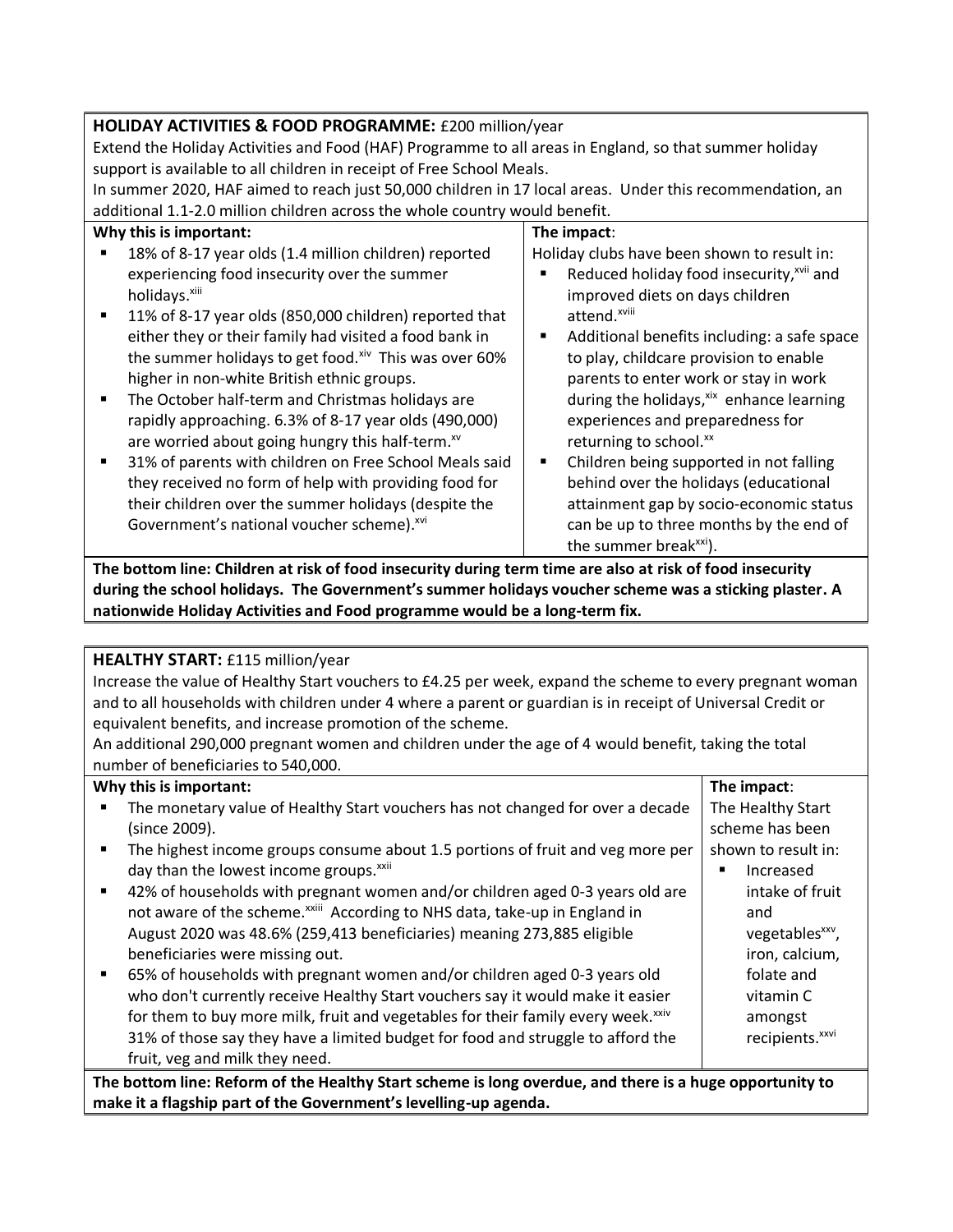#### **WHAT MPS CAN DO TO SUPPORT**

- Speak in the upcoming Opposition day debate on Free School Meals (21<sup>st</sup> October) and Robert Halfon's backbench debate on child food poverty, voicing your support for the three recommendations as well as wider action to reduce child food poverty
- Sign [Marcus Rashford's public parliamentary petition](https://petition.parliament.uk/petitions/554276), and share your support for the petition on social media #EndChildFoodPoverty
- Sig[n Early Day Motion 972,](https://edm.parliament.uk/early-day-motion/57530/tackling-child-food-insecurity) tabled by Education Committee Chair Robert Halfon MP
- Raise PQs on these issues with the Department for Education (Free School Meals and holiday provision), and the Department for Health and Social Care (Healthy Start)
- Discuss your support for these asks with frontbench colleagues and party leadership

**For further information please contact Isabel Hughes – Policy Engagement Manager, Food Foundation [\(Isabel.Hughes@foodfoundation.org.uk\)](mailto:Isabel.Hughes@foodfoundation.org.uk).**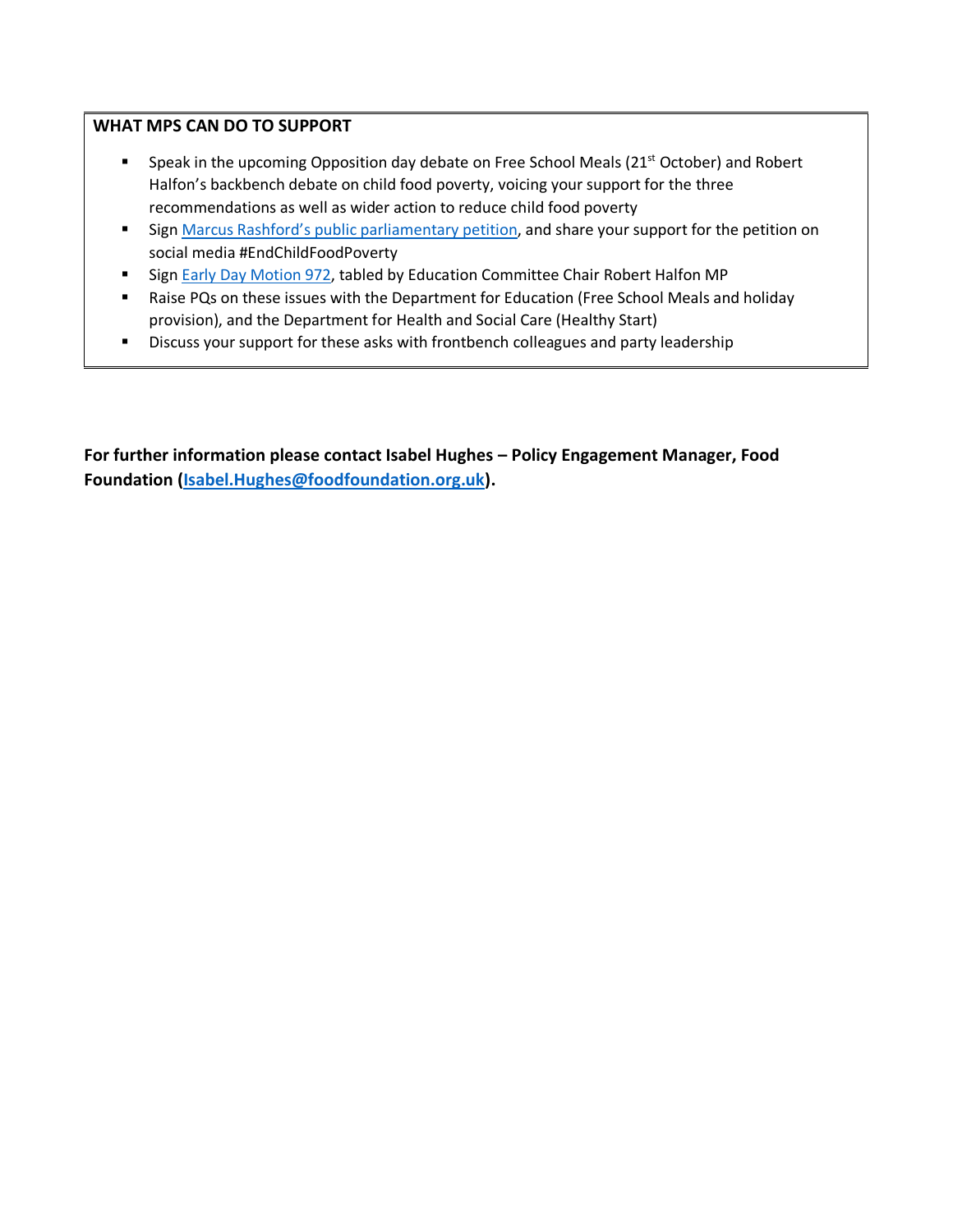#### **REFERENCES**

<sup>iv</sup> Child Poverty Action Group (CPAG). (2020). Calculated from: Households Below Average Income, Statistics on the number and per centage of people living in low income households for financial years 1994/95 to 2018/19, Department for Work and Pensions, 2020 [https://cpag.org.uk/child-poverty/child-poverty-facts-and-figures#footnote3\\_m5ypu8w](https://cpag.org.uk/child-poverty/child-poverty-facts-and-figures#footnote3_m5ypu8w)

<sup>v</sup> Food Foundation data calculated from YouGov Plc. Total sample size was 2309 parents or guardians living with children under 18 years. Fieldwork between 24 August and 1 September 2020. The survey was carried out online. The figures have been weighted and are representative of all UK adults aged 18+. Population Calculations made by the Food Foundation using mid-year population estimates available on request: https://foodfoundation.org.uk/new-food-foundation-data-sept-2020/

<sup>vi</sup> Figures are from an analysis conducted by Dr Rachel Loopstra from King's College London and colleagues from the University of Oxford and the University of Sheffield. The analysis uses YouGov polling data collected over early May and early July 2020 commissioned by the Food Foundation. The full analysis and report can be found here: https://foodfoundation.org.uk/wp-content/uploads/2020/09/BriefReport\_Unemployment\_v5.pdf

vii Analysis by Dr Rachel Loopstra from King's College London and colleagues from the University of Oxford and the University of Sheffield. The analysis uses YouGov polling data collected over early May and early July 2020 commissioned by the Food Foundation. The full analysis and report can be found here: https://foodfoundation.org.uk/wp-content/uploads/2020/09/BriefReport\_Unemployment\_v5.pdf

viii Food Foundation data from YouGov Plc. Total sample size was 2,309 parents or guardians living with children under 18 years. Fieldwork, unless otherwise stated, was undertaken between 24th August and 1st September 2020. The survey was carried out online. The figures have been weighted and are representative of all UK adults aged 18[+ https://foodfoundation.org.uk/vulnerable\\_groups/childrens-food-programmes-survey/](https://foodfoundation.org.uk/vulnerable_groups/childrens-food-programmes-survey/)

<sup>ix</sup>Food Foundation data calculated from a Childwise survey. Total sample size was 1064 children aged 7-17 years old in the United Kingdom. Fieldwork conducted between 8-20 September. The survey was conducted online and is nationally representative

[https://foodfoundation.org.uk/vulnerable\\_groups/childrens-food-programmes-survey/](https://foodfoundation.org.uk/vulnerable_groups/childrens-food-programmes-survey/)

x Food Foundation data calculated from a Childwise survey. Total sample size was 1064 children aged 7-17 years old in the United Kingdom. Fieldwork conducted between 8-20 September. The survey was conducted online and is nationally representative

[https://foodfoundation.org.uk/vulnerable\\_groups/childrens-food-programmes-survey/](https://foodfoundation.org.uk/vulnerable_groups/childrens-food-programmes-survey/)

xi Department for Education. Evaluation of the Free School Meals Pilot. (2010).

https://assets.publishing.service.gov.uk/government/uploads/system/uploads/attachment\_data/file/184047/DFE-RR227.pdf#page=7

xii Kristjansson, B., Petticrew, M., MacDonald, B., Krasevec, J., Janzen, L., Greenhalgh, T., Welch, V. (2007). School feeding for improving the physical and psychosocial health of disadvantaged elementary school children. The Cochrane Database of Systematic Reviews, 24(1), 1–139. http://doi.org/10.1002/14651858.CD004676.pub2

<sup>xiii</sup> Food Foundation data calculated from a Childwise survey. Total sample size was 1064 children aged 7-17 years old in the United Kingdom. Fieldwork conducted between 8-20 September. The survey was conducted online and is nationally representative [https://foodfoundation.org.uk/vulnerable\\_groups/the-impact-of-coronavirus-on-food](https://foodfoundation.org.uk/vulnerable_groups/the-impact-of-coronavirus-on-food)

<sup>xiv</sup> Food Foundation data calculated from a Childwise survey. Total sample size was 1064 children aged 7-17 years old in the United Kingdom. Fieldwork conducted between 8-20 September. The survey was conducted online and is nationally representative [https://foodfoundation.org.uk/vulnerable\\_groups/the-impact-of-coronavirus-on-food](https://foodfoundation.org.uk/vulnerable_groups/the-impact-of-coronavirus-on-food)

xv Food Foundation data calculated from a Childwise survey. Total sample size was 1064 children aged 7-17 years old in the United Kingdom. Fieldwork conducted between 8-20 September. The survey was conducted online and is nationally representative:

[https://foodfoundation.org.uk/vulnerable\\_groups/the-impact-of-coronavirus-on-food](https://foodfoundation.org.uk/vulnerable_groups/the-impact-of-coronavirus-on-food)

xvi Food Foundation data from YouGov Plc. Total sample size was 2,309 parents or guardians living with children under 18 years. Fieldwork, unless otherwise stated, was undertaken between 24th August and 1st September 2020. The survey was carried out online. The figures have been weighted and are representative of all UK adults aged 18+ [https://foodfoundation.org.uk/vulnerable\\_groups/the-impact-of-coronavirus-on-food/](https://foodfoundation.org.uk/vulnerable_groups/the-impact-of-coronavirus-on-food/)

xvii Long, M. A., Stretesky, P. B., Graham, P. L., Palmer, K. J., Steinbock, E., & Defeyter, M. A. (2018). The impact of holiday clubs on household food insecurity—A pilot study. *Health and Social Care in the Community*, *26*(2), e261–e269. http://doi.org/10.1111/hsc.12507

xviii Morgan, K., McConnon, L., Van Godwin, J., Hawkins, J., Bond, A., & Fletcher, A. (2019). Use of the School Setting During the Summer Holidays: Mixed-Methods Evaluation of Food and Fun Clubs in Wales. *Journal of School Health*, *89*(10), 829–838. http://doi.org/10.1111/josh.12824

xix Cottell, J., & Fiaferana, K. (2018). *Holiday Childcare Survey 2018*. London. Retrieved from https://www.familyandchildcaretrust.org/childcare-survey-2018

<sup>&</sup>lt;sup>i</sup> Food Foundation data calculated from YouGov Plc. Total sample size was 2309 parents or guardians living with children under 18 years. Fieldwork between 24 August and 1 September 2020. The survey was carried out online. The figures have been weighted and are representative of all UK adults aged 18+. Population Calculations made by the Food Foundation using mid-year population estimates available on request: https://foodfoundation.org.uk/new-food-foundation-data-sept-2020/

<sup>&</sup>lt;sup>ii</sup> Trussell Trust. Lockdown, Lifelines and the Long Haul Ahead (2020) [https://www.trusselltrust.org/wp-content/uploads/sites/2/2020/09/the-impact-of](https://www.trusselltrust.org/wp-content/uploads/sites/2/2020/09/the-impact-of-covid-19-on-food-banks-report.pdf)[covid-19-on-food-banks-report.pdf](https://www.trusselltrust.org/wp-content/uploads/sites/2/2020/09/the-impact-of-covid-19-on-food-banks-report.pdf)

<sup>&</sup>lt;sup>iii</sup> Trussell Trust. Lockdown, Lifelines and the Long Haul Ahead (2020) [https://www.trusselltrust.org/wp-content/uploads/sites/2/2020/09/the-impact-of](https://www.trusselltrust.org/wp-content/uploads/sites/2/2020/09/the-impact-of-covid-19-on-food-banks-report.pdf)[covid-19-on-food-banks-report.pdf](https://www.trusselltrust.org/wp-content/uploads/sites/2/2020/09/the-impact-of-covid-19-on-food-banks-report.pdf)